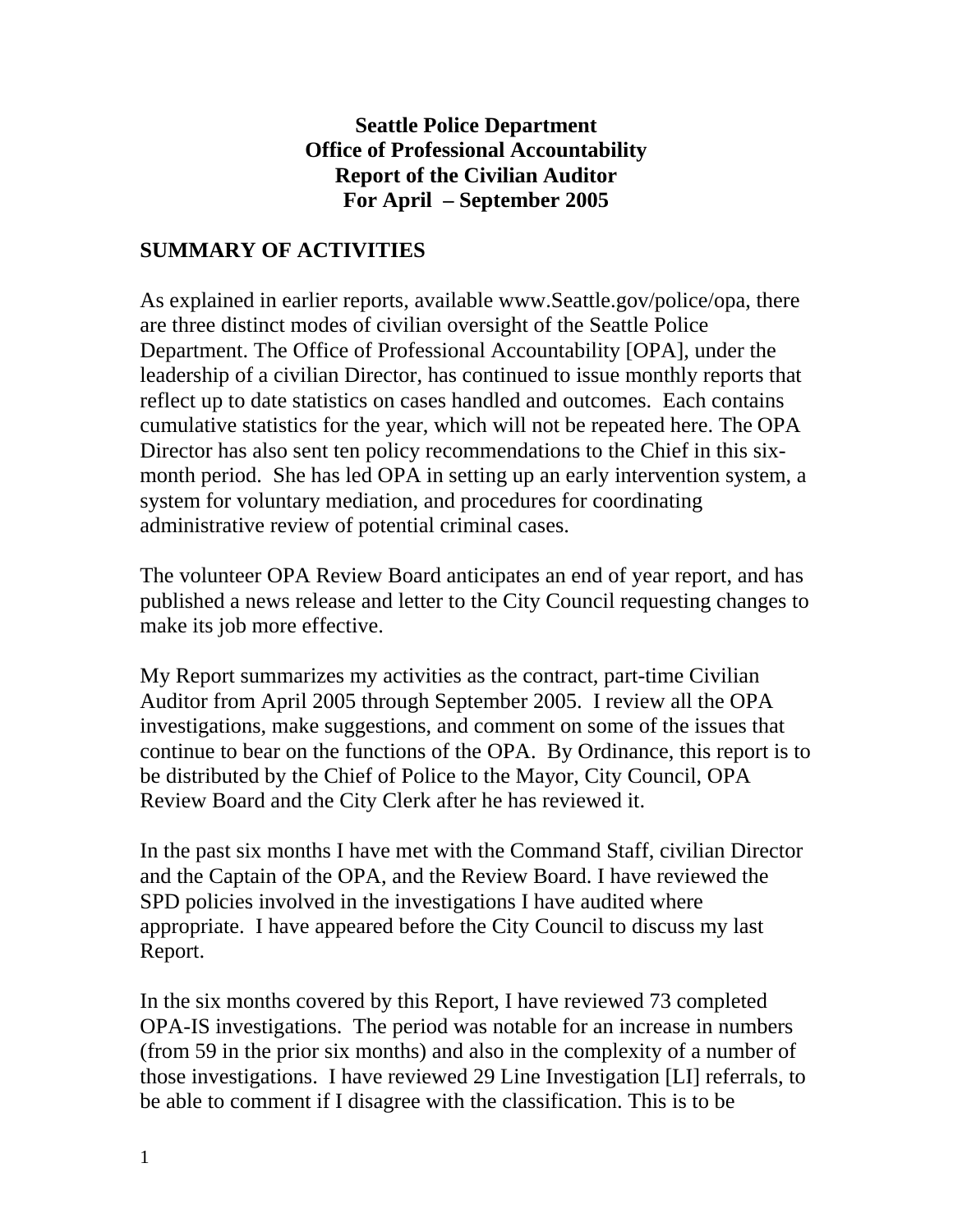compared with 19 in the prior six months. I have reviewed 13 completed Line Investigations. The OPA and the Chief have taken significant actions since my last Report to expedite the handling of Line Investigations. At present I am monitoring only 11 cases referred out and not yet completed.

I have also reviewed, for classification and comment on possible follow-up, 41 Supervisory Referrals [SR's] (as contrasted with 28 in the prior period) and 147 (as compared with 103) Preliminary Investigation Reports [PIR's]. I have reviewed over a hundred contact logs, some of which have been converted into PIR's or SR's, but most of which have involved listening to irrational complaints or referring a caller to another agency for service.

These numbers represent a significant increase in the workload of the OPA-IS and suggest that the problem of delayed follow-up to complaints will not easily be solved with the present staffing levels.

# **SPECIFIC ACTIONS**

# **Internal Investigations**

**Of the 73 completed OPA-IS investigations, I had questions, comments, discussions, or requested further investigation in 15 cases.** This is a decrease in the percentage of cases on which I have commented. In a handful I requested further investigation, which OPA-IS agreed to do. In three or four I would have asked for further investigation, but it was several months after the initial contact and it seemed pointless. OPA-IS recognizes the need to triage investigations, so that injured people in the jail or street witnesses or folks staying in motels are interviewed as soon as the case comes in. Often it is not clear to investigating sergeants how far to go in the intake, preliminary investigation phase. Some of these issues are being addressed directly by the OPA-IS and I hope to see improvements in this area.

My questions continue to address a wide range of subjects such as the law of search and seizure, the credibility of witnesses, and the use of too many leading questions in interviews. Some of my comments address recurring allegations -- for instance, of injuries from overly tight handcuffs or inadequate consents to search. It has long been departmental policy to obtain written consents to search, and there was a renewed commitment to do so in response to concerns about biased policing. However, it appears the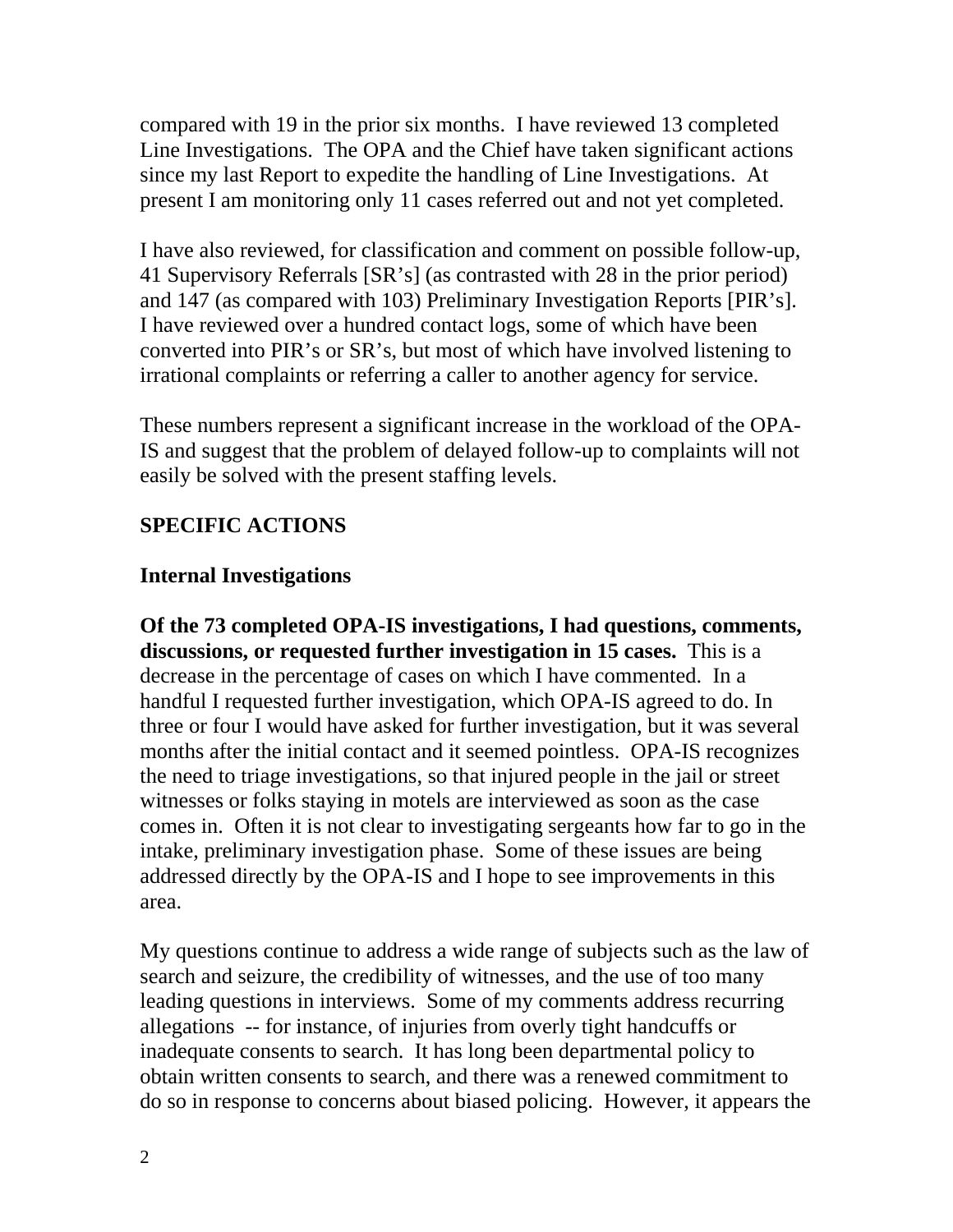unusual case where forms are presented for signed consent, and one complainant alleged significant coercion in the signing, and that it occurred after the search had been completed.

I have always felt free to disagree with the outcomes recommended by the OPA-IS Captain and we have had good discussions about how to evaluate certain information. While I have no statutory role in recommending disposition, the Director and the OPA-IS Captain and Lieutenant have always welcomed my input. Because I usually see the files before the Director does, she has this input in assessing the investigation and recommended disposition from the Captain.

As noted above, there were a number of complex investigations in two areas: internally generated complaints of police misuse of their office and citizen complaints of excessive force. The investigations in both areas have been excellent, with an attempt to interview all witnesses and explore different viewpoints. The time commitment, investigative sergeants' openmindedness, and their dedication to a difficult job have been notable in most of the investigations. The review by the Captain has been efficient and in– depth, including notable attempts to advance training in areas such as search and seizure. For instance we had a number of complaints about aggressive, legally questionable searches on the street, in motel rooms, and in cars. These searches have been alleged to have been based on pretext stops, coerced consent, consent after the fact, or simple demands to hand over a backpack, for instance, in a jay-walking stop. The Captain and I have discussed these issues and usually agree about the legal points. When an aggressive, arguably illegal search should be considered misconduct remains an unclear area. As a result of two cases involving motel searches, a full day of training on search and seizure has been scheduled for all precinct ACT teams and for gang detectives.

The area that continues of paramount concern to me is the escalation of minor street confrontations into situations involving forceful arrests. Despite the integrity of the investigations, the outcomes in these cases bear heavily on the credibility of the process and people's willingness to bring cases to the OPA.

 I cannot stress strongly enough the need for officer training in de-escalation and a policy that serious abuse of discretion will be considered "conduct unbecoming an officer." These situations usually begin with verbal criticism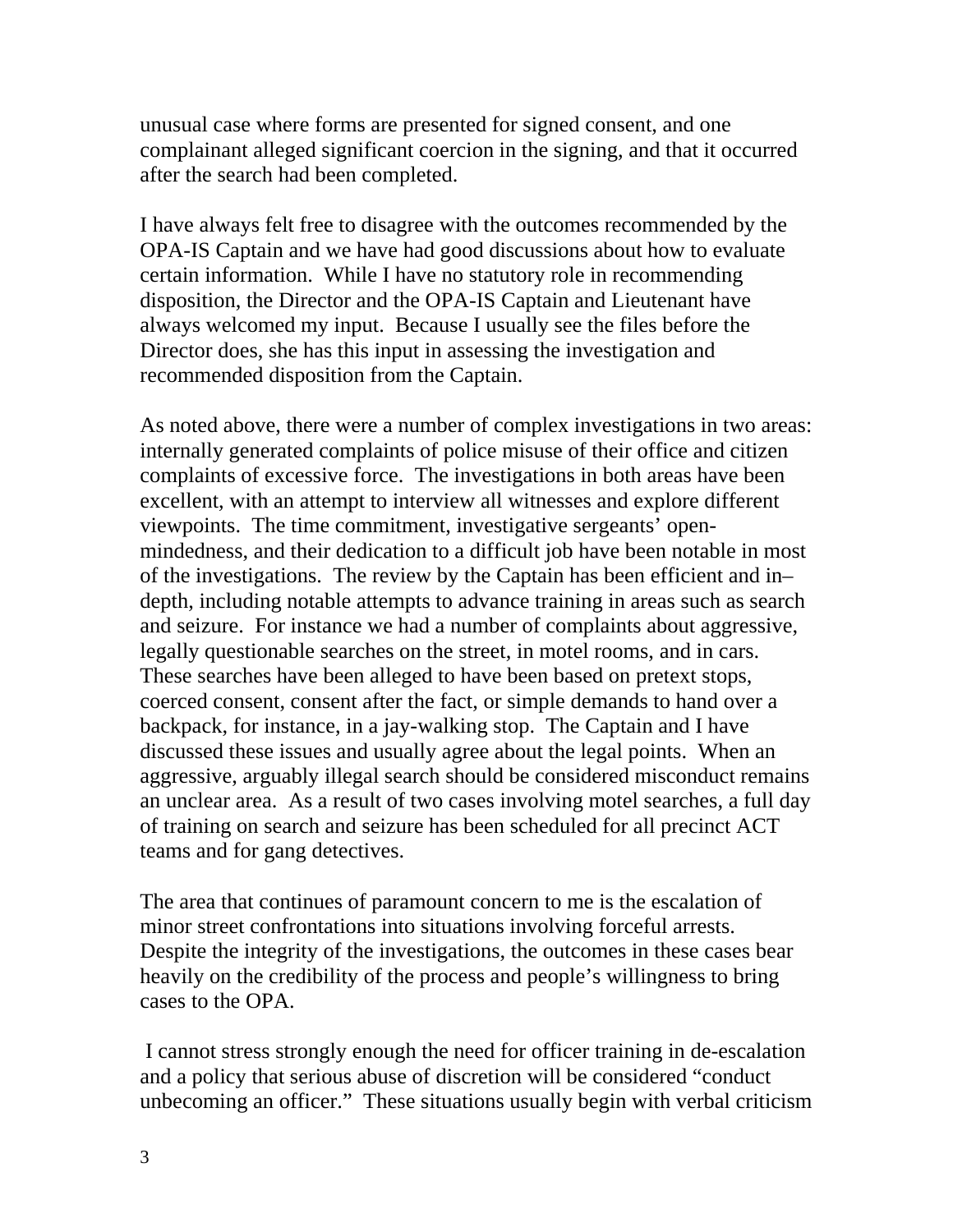of the officers, frequently followed by an order to back off or leave the area, too slow compliance, an order to arrest, and some kind of resistance to the arrest for obstruction.

"Necessary" force has long been defined in the Department as that used when "no reasonably effective alternative to the use of force appears to exist and … the amount of force used [is] reasonable to effect the lawful purpose intended." It is important to look at the whole factual situation, from beginning to end, as well as the whole continuum of force. It appears in some cases de-escalation techniques are very effective, and in others officers do not even attempt them, but react with tone and volume and physical force that raises the risk to everyone.

A new Standard of Conduct, "Failure to Exercise Judgment and Discretion," applies to incidents occurring after July 5, 2005 and affords a better followup:

"Discretion consists of the ability to apply reason, professional experience and judgment in decision-making. ...The overarching standard defining discretion is that all decisions must be reasonable, articulable[sic], warranted and justified. Employees who engage in conduct that is or reasonably appears to be excessive, unwarranted and unjustified may be investigated for either a specific act of misconduct... or an allegation of 'Failure to Exercise Judgment and Discretion' under this article."

This new section should be used to evaluate cases of unreasonable escalation. Moreover, a new Standard that reflects this kind of community philosophy and expectation of conduct should be the subject of specific training. I am reiterating my recommendation that de-escalation techniques be a substantial part of the street skills training. Judge Carroll's 2002 Report similarly suggested that "over-reaction" should be a specific policy violation in some cases.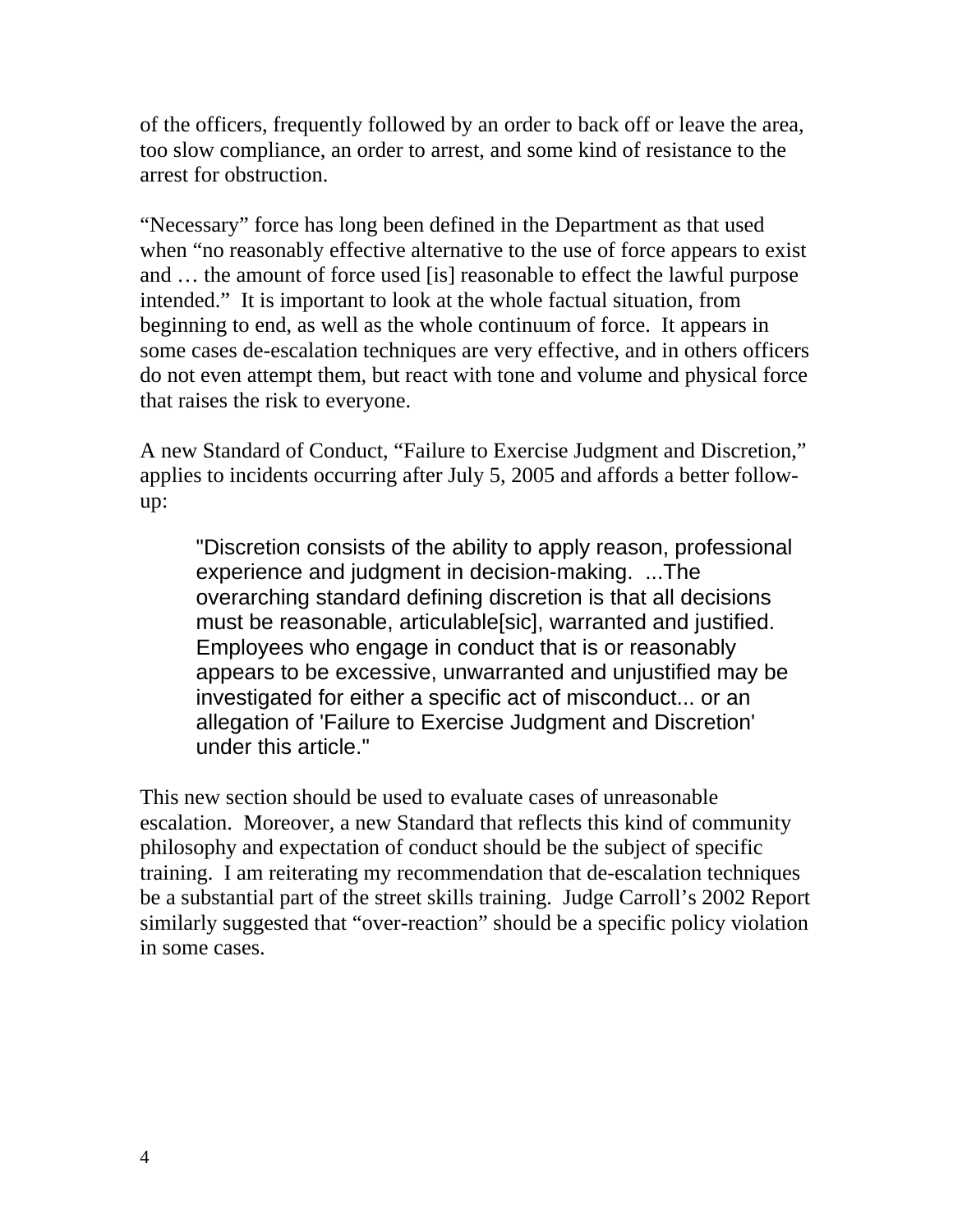### **Taser Use**

Use of tasers continues to be a controversial source of some complaints of excessive force. It does not seem that the Department's new Directive (issued April 1, 2005) in the area has answered the questions about taser use or satisfied citizens who have experienced taser application. The ACLU has opined in its April  $11<sup>th</sup>$  memo to Councilmember Nick Licata, that the Department's "policies do not provide sufficient guidance to officers because they lack clarity and are inconsistent. They also fail to comply with the recommendations of the International Association of Chiefs of Police (IACP)." The ACLU also noted in a December 2004 letter to the Chief that tasers were disproportionately used on African Americans. In both documents, the ACLU notes the need for training, particularly in dealing with people impaired by "mental illness, drugs, or alcohol" which applies to many of the people tased during arrest. The Chief responded with a fourpage letter addressing some of the concerns raised.

The New York Times reported on October 19 that the Police Executive Research Forum recommended that "officers be allowed to use stun guns only on people who are aggressively resisting arrest, not just refusing to follow orders." It also recommended "officers pause and evaluate suspects after shocking them once, instead of repeatedly shocking someone without a break." Finally, it suggested "anyone who is shocked should receive followup medical treatment, either at the scene or at the hospital." I have not yet been able to obtain the full document in which these policy recommendations were made. Even such specific policy recommendations do not answer all the judgment calls an officer must make: Is someone "aggressively resisting arrest," for instance, when he is on the ground with his hands underneath his body instead of available for handcuffing?

In the last six months, I have commented on two cases involving application of tasers. In one, my comments involved the coordination of the OPA-IS investigation with criminal cases (i.e. delaying the interview of a co-arrestee until six months after the conclusion of her case). Another involved the arrest of bar patrons after a fight broke out on the street in Pioneer Square.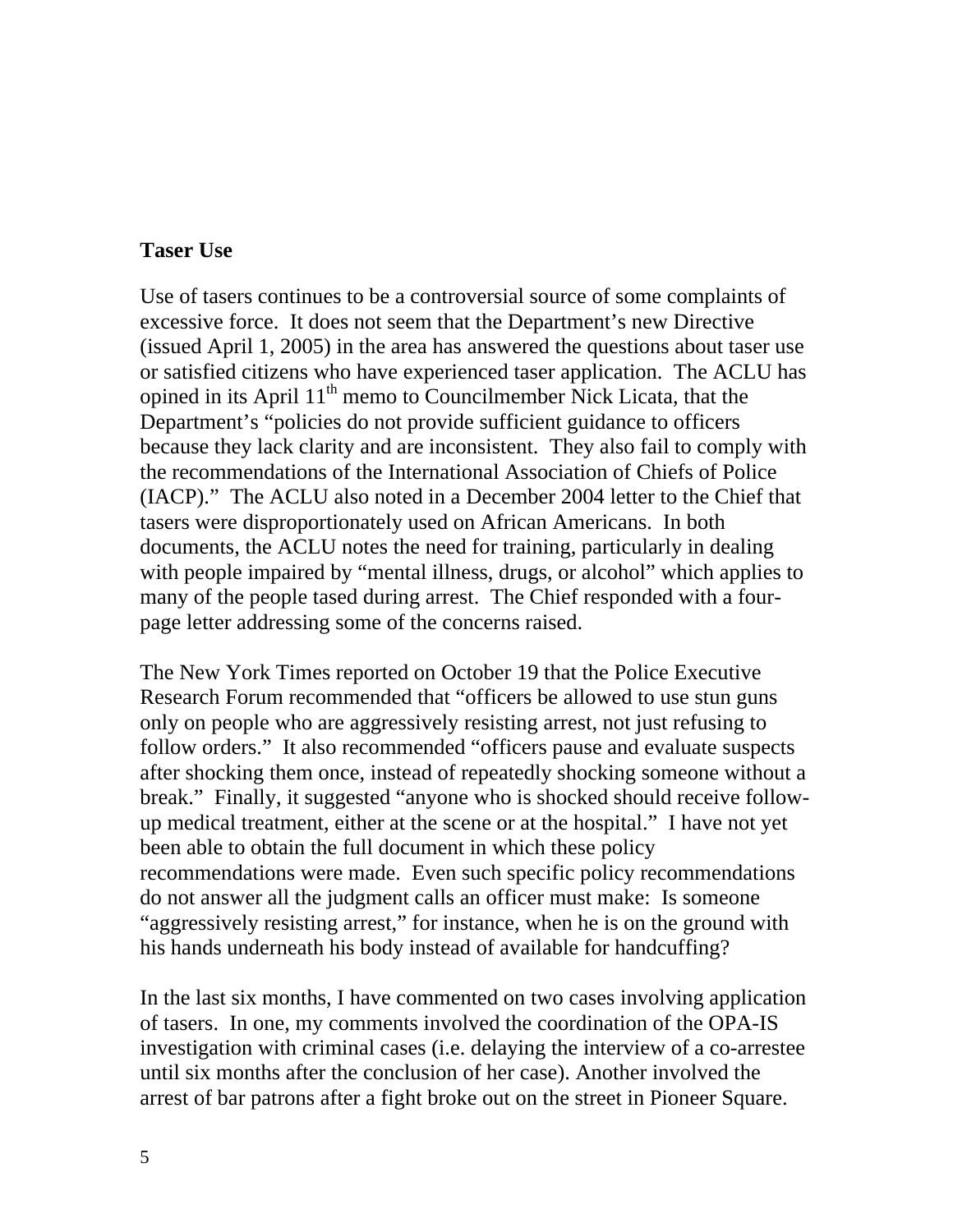Again, my comments were about witness interviews and coordinating with criminal cases, not specifically about the use of the taser.

## **Line Investigations**

In my last Report, I noted the ongoing difficulty of some precincts in completing Line Investigations in a timely manner. While several of the investigations I have reviewed have been beyond the 60 day due date, the response has been much improved.

Of the 13 completed Line Investigations I have reviewed, three were significantly late in completion. This often means the complainant is not contacted until months after the events. I found one of these to be seriously biased in approach and poorly investigated – with leading questions and mistaken presumptions of law – specifically that it was appropriate for officers to use pressure and lies to entice a citizen to surrender her constitutional rights. The Captain also responded directly to the precinct on this point.

# **Supervisory Referrals and Preliminary Investigations**

Judgment is required to determine whether an incident should be classified as a PIR or an SR after a sergeant at OPA-IS has looked into the matter. Each classification is reviewed by Lieutenant Kebba. I commented on approximately 13 of the 41 SR's I reviewed during this six-month period, some with a view to changing the classification. For instance, if a woman signed a consent to search form under threat of losing her kids to CPS, I considered it serious misconduct. The Director agreed and it was reclassified as a line investigation. Sometimes OPA-IS added an issue to the SR at my request – such as suggesting the supervisor discuss the limits of an officer's right to demand a homeowner step back into her own home instead of witnessing an arrest. I also raised questions about the handling of "service complaints" – for instance an inappropriate or delayed response to a 911 call. By and large, I found the complaints in this category appropriately classified as SR's.

Discipline is not contemplated in either SR's or PIR's, but both often require some supervisory action and return of the file to the OPA. OPA-IS is now putting more information into these referrals, giving specifics of expected follow-up by supervisors in the precincts. Sometimes